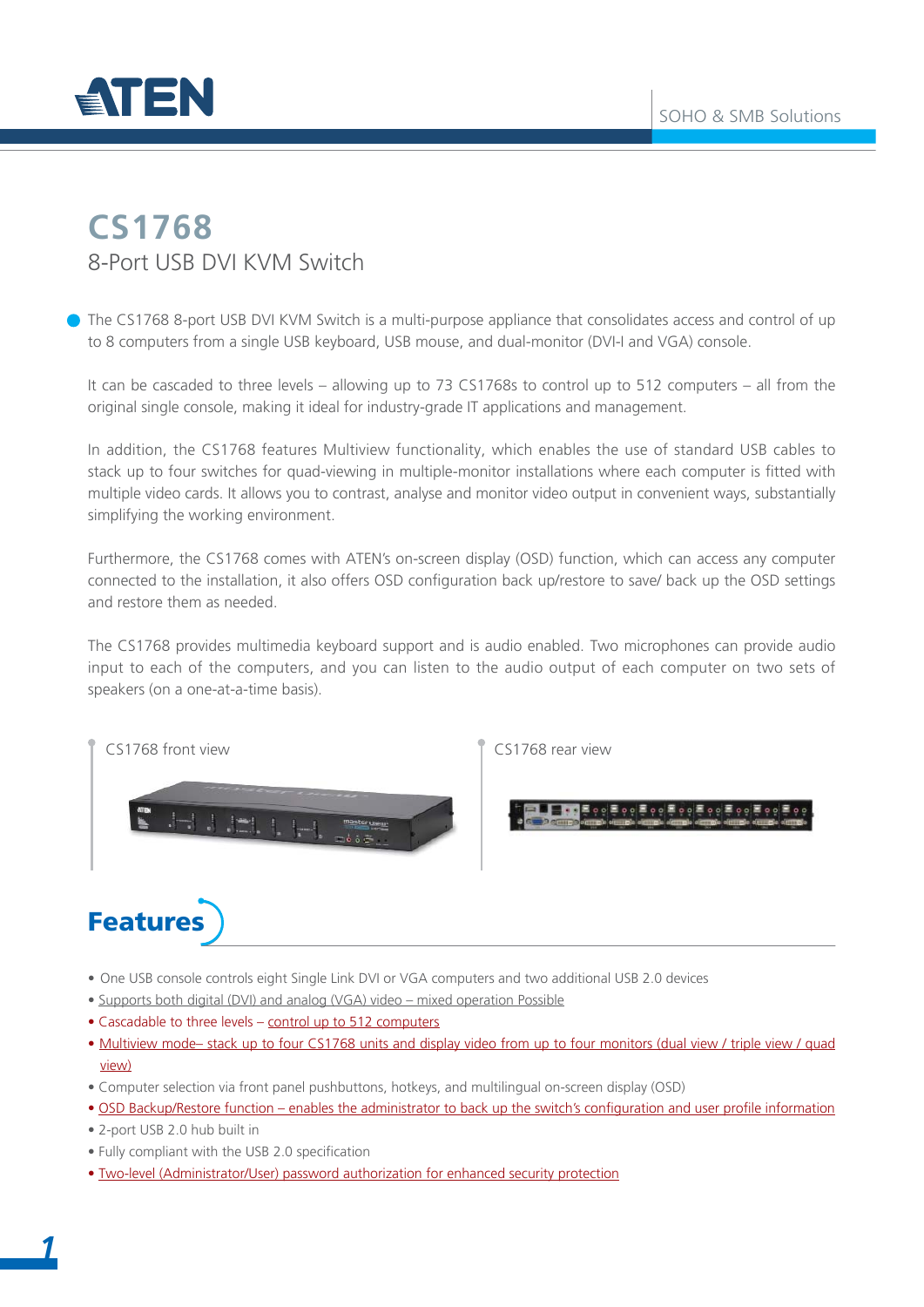

- Multilingual OSD supports English, German, Japanese, Traditional Chinese, Simplified Chinese, Spanish, Russian, and French
- Audio enabled full bass response provides a rich experience for 2.1 channel surround sound systems
- Console audio ports on front panel for easy access
- Multiplatform support Windows, Linux, Mac, Sun
- Supports widescreen resolutions
- Superior video quality 1920 x 1200 (Single Link DVI); 2048 x 1536 (VGA); DDC2B
- Independent switching of KVM and USB focus
- DVI digital and analog monitor support fully compliant with the DVI specifications
- HDCP compatible
- Video DynaSync™ exclusive ATEN technology eliminates boot-up display problems and optimizes resolution when switching between ports
- Console mouse port emulation/bypass feature supports most mouse drivers and multifunction mice Chinese, and Spanish
- Complete keyboard emulation for error-free booting
- Mac/Sun keyboard support and emulation\*
- Multilingual keyboard mapping supports English (US), English (UK), French, German, Japanese, Korean, Traditional
- Auto Scan Mode for monitoring all computers
- Broadcast mode allows you to send commands from the console to all computers to perform operations simultaneously.
- Firmware upgradable

**Note:** PC keyboard combinations emulate Mac/Sun keyboards; Mac/Sun keyboard work only with their own computers

### **Benefits**

| <b>Flexibility</b>                            | Support for digital (DVI single-link) as well as analog video (VGA), allows mixed<br>operation.                                                                                                                                                              |  |  |
|-----------------------------------------------|--------------------------------------------------------------------------------------------------------------------------------------------------------------------------------------------------------------------------------------------------------------|--|--|
| <b>Easy Operation</b>                         | • Computer selection via front panel pushbuttons, hotkeys, and multilingual<br>on-screen display (OSD) menu<br>• Multilingual keyboard mapping - supports English (US), English (UK), French,<br>German, Japanese, Korean, Traditional Chinese, and Spanish. |  |  |
| <b>Auto Scan and</b><br><b>Broadcast Mode</b> | • Auto Scan Mode for monitoring all computers<br>• Broadcast mode sends commands from the console to all computers,<br>allowing you to perform operations (such as software installation, upgrades,<br>shutdowns, etc.) on them simultaneously               |  |  |
| <b>Multiview</b>                              | stack up to four CS1768 units and display video from up to four monitors (dual<br>view / triple view / quad view)                                                                                                                                            |  |  |
| <b>Superior Video Quality</b>                 | Maximum DVI single-link resolution 1920x1200; Maximum VGA resolution<br>2048 x1536.                                                                                                                                                                          |  |  |
| Video DynaSync™                               | Exclusive ATEN technology eliminates boot-up display problems and optimizes<br>resolution when switching between ports.                                                                                                                                      |  |  |
| <b>OSD Backup/Restore</b>                     | enables the administrator to back up the switch's configuration and user<br>profile information                                                                                                                                                              |  |  |